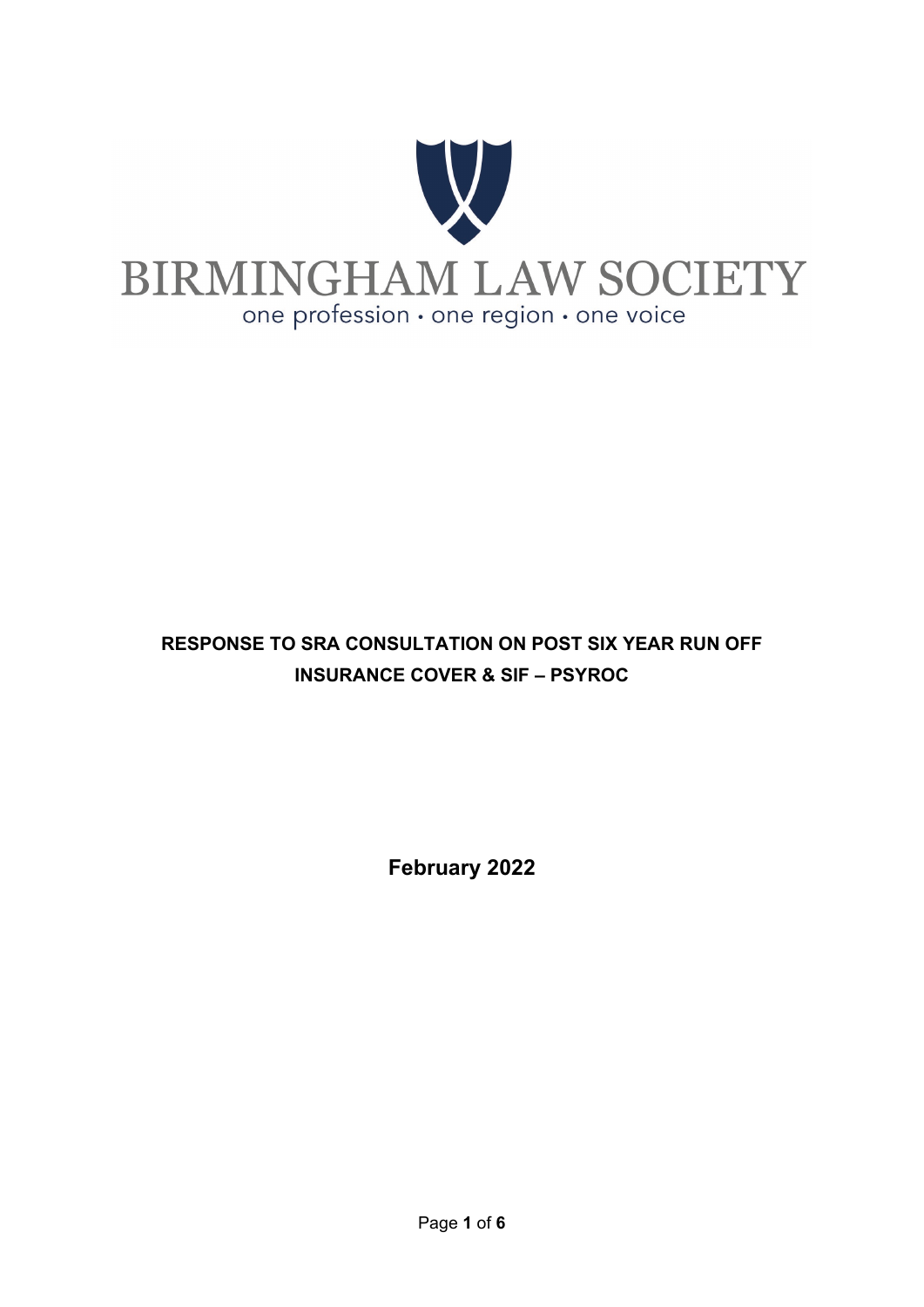#### **Q1: Do you have any views on our analysis in relation to continuing to provide PSYROC through the SIF on an on-going basis?**

#### **General comments**

It is important to be clear that this consultation is about the run -off cover that is provided by the Solicitors Indemnity Fund ("SIF") to firms that ceased on or after 01 September 2000 once their six-year run off cover has expired. As such, it is easier to think of it as supplementary run off cover. The cost is currently met out of the (diminishing) SIF surplus. In theory it therefore allows retired solicitors to sleep easier.

The SRA makes clear (page 8 at 25/26) that, as regulator, its job is to deliver an appropriate level of consumer protection rather than to eliminate risk for consumers. The SRA emphasises that it is perfectly clear that it is not its role to deliver any private benefit for individual solicitors and law firms. The SRA (page 9 at 29) makes clear that their proposal would remove the sleep easy factor for solicitors to retire but says it is for the representative body (TLS) not SRA to consider whether it wants to support its members.

On this we may reflect whether it is best serving client/consumer protection to create a risk that currently does not exist and which also gives clients of solicitors the sleep easy factor.

Those that have worked as professional indemnity lawyers and especially those who have worked for the insurance market, the SIF before that and the Master Policy before that, know that it is generally the residual claims that rest with the SIF that prove the most technical and challenging to resolve and as such, pro rata the more expensive.

The SRA at page 10 paragraph 36 says that 90% of claims relate to sole practitioners and small firms (under 6 partners). The sleep easy factor for those solicitors or indeed their families should not be underestimated.

Of some concern is that the SRA rather frankly pleads at paragraph 45 that no insurer has told them (presumably all the insurers relevant to the solicitors PII market have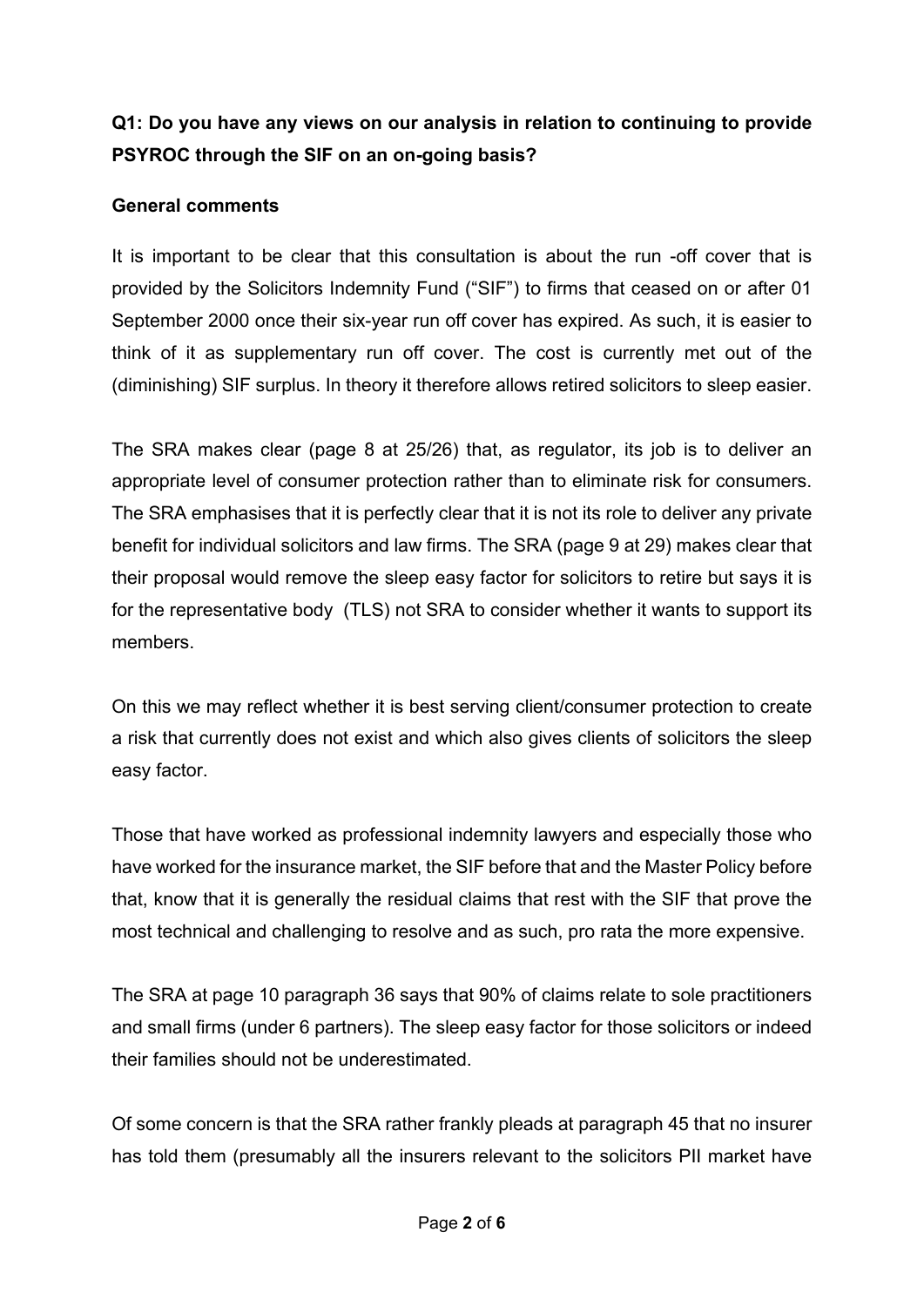been asked) that they have an alternative product. The SRA also says that it does not have an accurate picture of any policy conditions or of the premium.

At paragraph 52 the SRA say that if the PSYROC were to continue, it would be at an annual cost of £16 per solicitor or a firm fee of £240. The SRA conclude that such figures would be passed on to clients/consumers. It is unclear, if that did happen rather than being absorbed by the business, how much per client that would represent.

At paragraph 55 the SRA seems to describe the provision of PSYROC as a gold standard to which other legal and professional services do not meet. Rather than a negative, one might feel that is a positive strength for clients to continue using solicitors as distinct from other lawyers. The SRA hints at recognising the market detriment to solicitors at paragraph 57 if PSYROC was to end.

**Response to Q1**: Yes The low weight that you apply to the protection of clients/consumers from retired solicitors that have no insurance and may be rendered bankrupt seems inappropriate and unhelpful.

A payment of £16 per solicitor per annum is a very small price to pay to protect consumers and retired solicitors alike. It would also help to preserve the reputation of the profession as a profession where mistakes are covered by insurance from cradle to grave. It is a unique selling point for our profession and should be preserved not thrown away for £16 per annum. The payment would in fact be lower than £16 as it would be offset by investment income on a £20m fund.

The SRA should continue SIF. There is no other sensible alternative.

**Q2: Do you have any further information relevant to our consideration of whether it is proportionate to consider providing PSYROC through the SIF on an on-going basis?**

No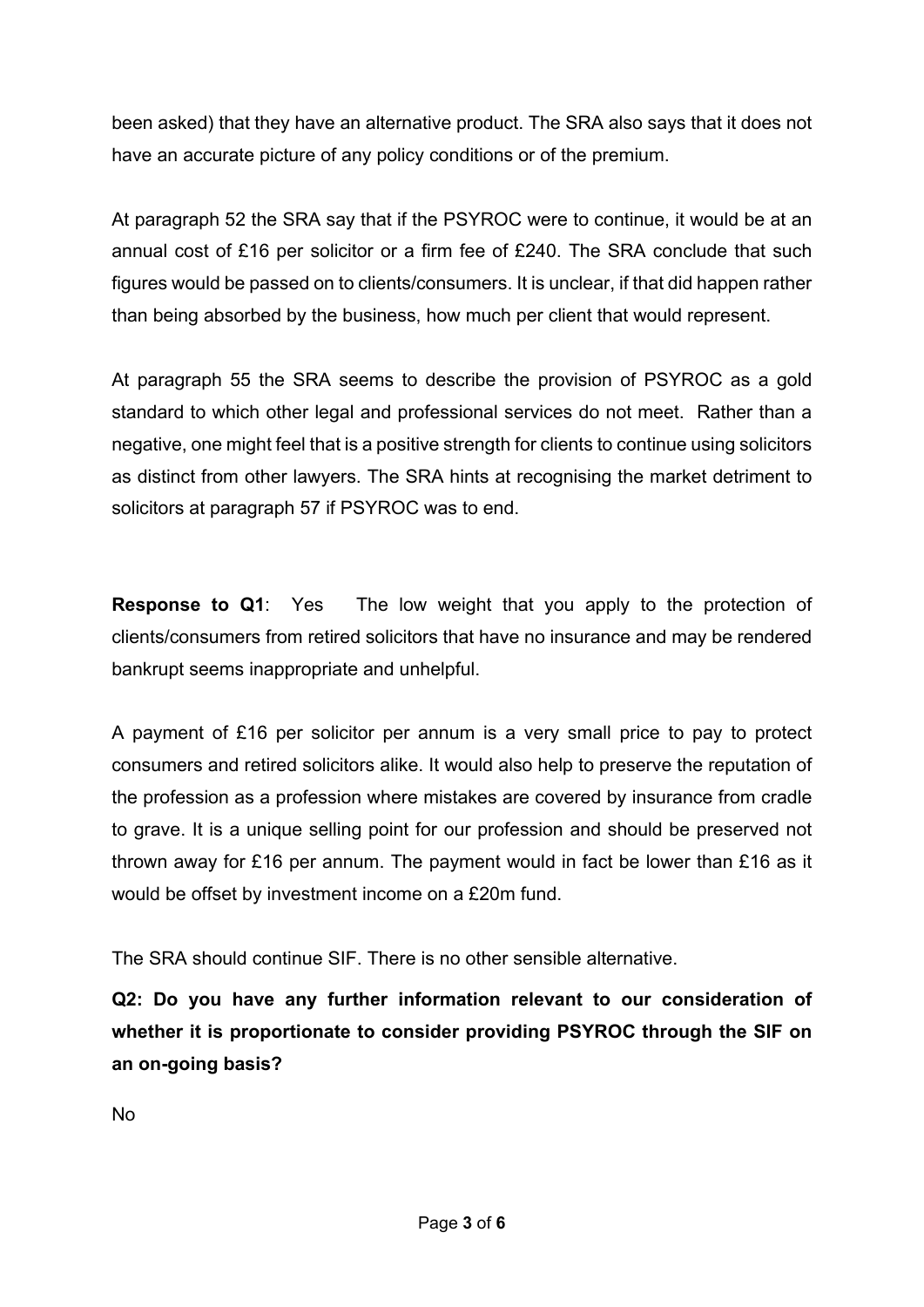### **Q3: Do you have any views on our analysis in relation to amending our MTCs to require the provision of PSYROC on an on-going basis?**

Yes. You do not say at paragraph 66 from whom you have heard that insurers may leave the market if you amend the MTC. Your evidence in your paper is that the extra cost is small. Which insurers have said to you that they would leave the market solely for this reason, rather than for other reasons, such as the losses underwriters suffer on solicitors PII or for lack of underwriting capacity in the Lloyds market? Where is the evidence?

**Q4: Do you have any further information relevant to our consideration of the benefits and disbenefits of amending our MTCs to require the provision of PSYROC on an on-going basis?**

No

**Q5: Do you have any further information about the potential for PSYROC cover on the open market as a voluntary option?**

No

**Q6: Do you have any views on our analysis in relation to establishing a master insurance policy for the provision of PSYROC on an on-going basis?**

Yes. As a profession, we had a Master Policy before the SIF was created in 1987. There seems no logic in 2022 to establish a new Master Policy instead of the SIFL (as distinct from the SIF).

**Q7: Do you have any further information relevant to our consideration of whether PSYROC should be provided on an on-going basis through a master policy? In particular, is there likely to be a suitable and cost-effective master policy available in the market?**

No

**Q8: Do you have any views on our analysis in relation to regulatory arrangements for an alternative model for the provision of PSYROC on an ongoing basis?**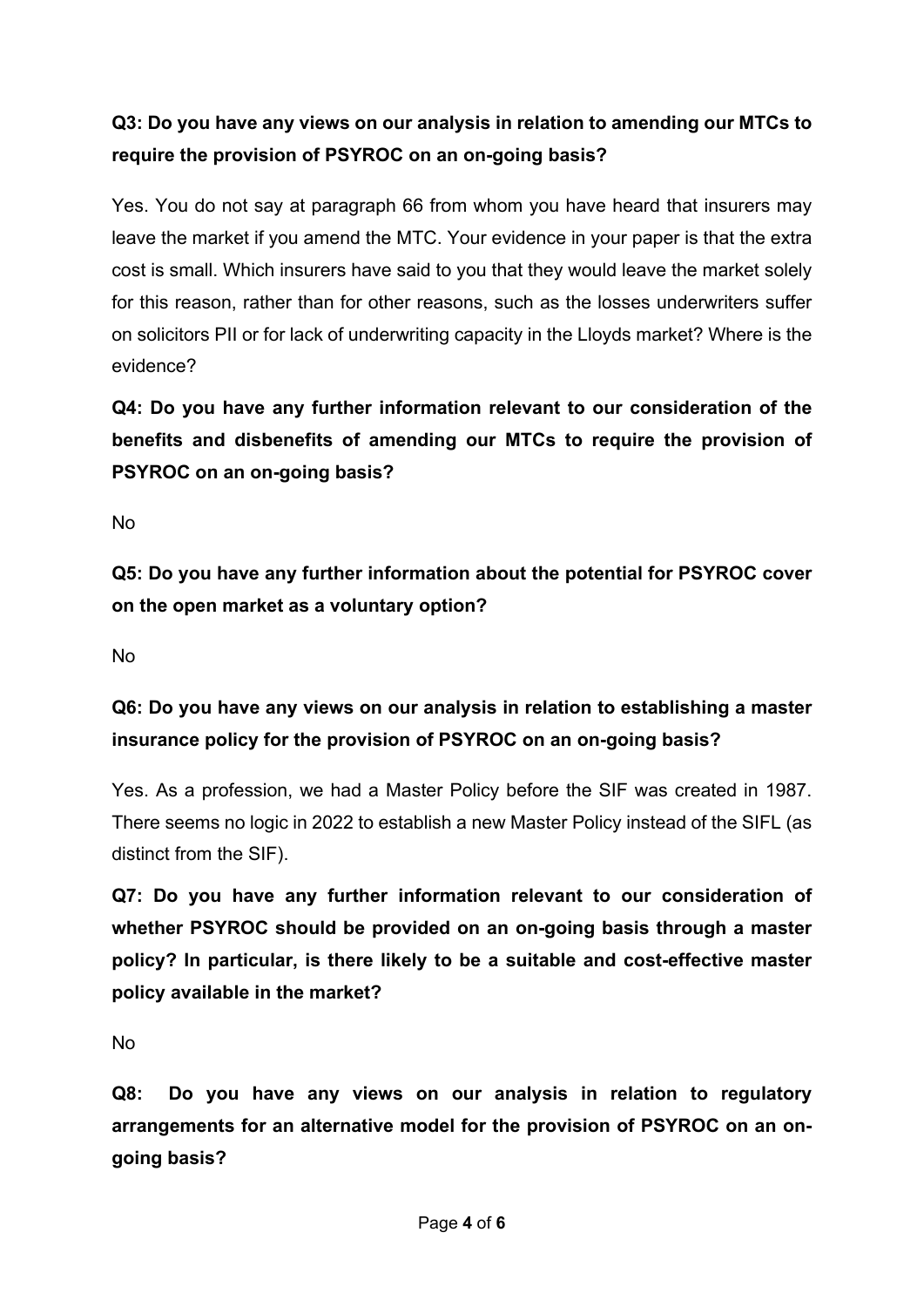Yes. You are unclear what alternative service you have in mind instead of the SIF or the SIFL, but it could be you are thinking of a claims handling business or indeed a bolt on to a broker service (ignoring for the moment the inherent potential conflict of interest there as the broker's duty is to the insured). What is not identified, is whether you have factored in the wealth of knowledge and experience plus technical skill that the team at the SIFL and their lawyers already have of the nuances of dealing with long tail claims. One anticipates that would be difficult, albeit not impossible, to replicate elsewhere at a lower cost.

**Q9: Do you have any further information relevant to our consideration of whether there should be regulatory arrangements for PSYROC through an alternative model? In particular, do you have any information around the potential operating models for and costs of establishing and maintaining an alternative indemnity fund?**

No

#### **Q10: Do you have any views on our analysis in relation to options for regulatory arrangements that involve targeted on-going provision of PSYROC?**

Yes. Your proposed cap in the light of your evidence of the typical value of claims impacting on the PSYROC seems to be immaterial.

# **Q11: If you consider that there should be regulatory arrangements for PSYROC on an on-going basis, do you think that this should be targeted? If so, on what basis?**

No. Splitting the solicitors' profession into what may be seen as a gold and not gold standard would seem in the interests of no one.

## **Q12: Do you have any information relevant to our consideration of whether any arrangements for on-going PSYROC should be targeted?**

No

**Q13: Do you consider that PSYROC should continue to be provided for within our regulatory arrangements? If so please give your reasons as to why, and**